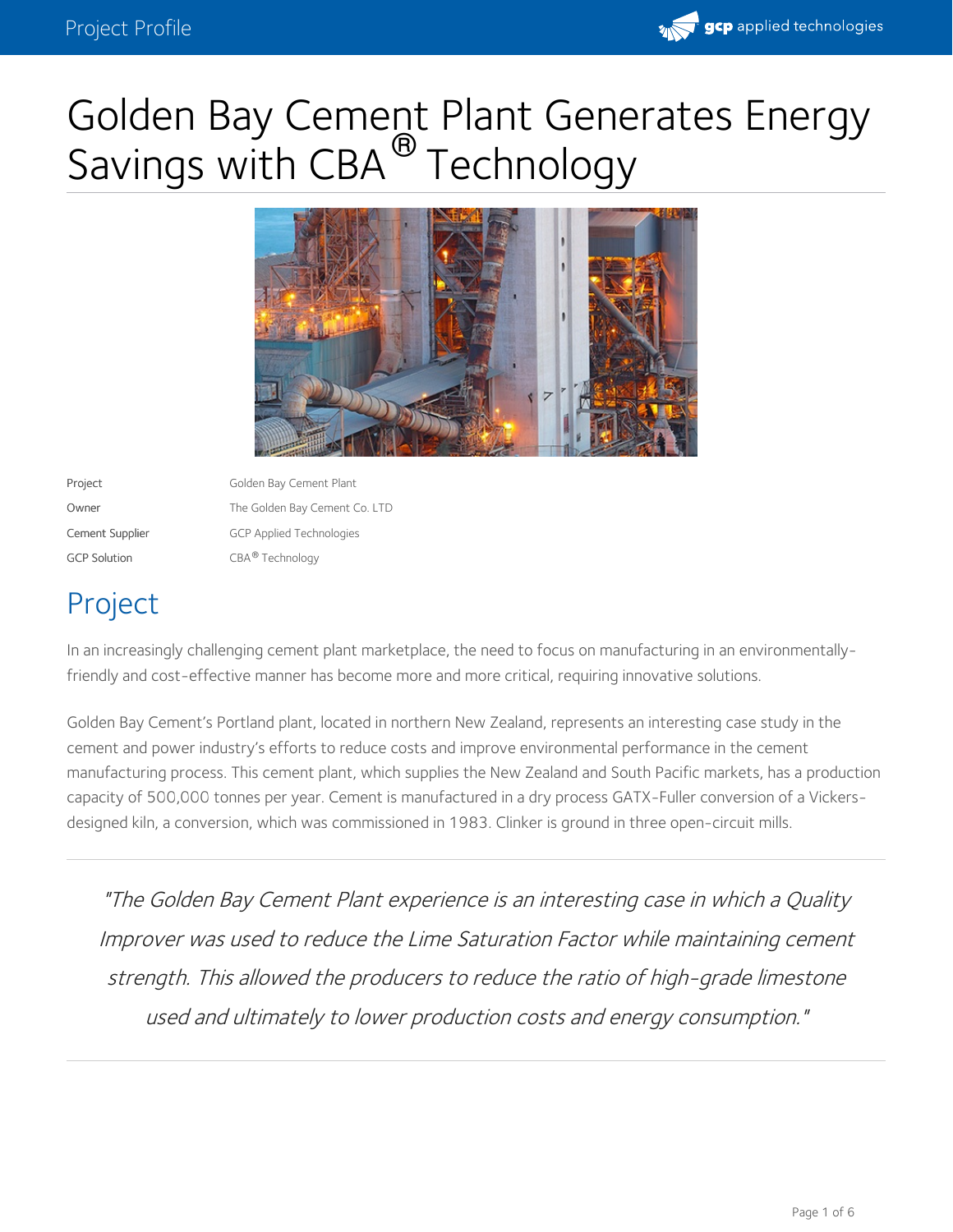



Golden Bay Cement Plant approached various cement additive suppliers to ascertain the applicability of their products to the identified strategy. In the end, the company decided to evaluate GCPs' Cement Quality Improver technologies.

In responding to customer requests over a number of years for cement with superior performance characteristics, Golden Bay Cement pursued a strategy of progressively higher lime saturation factors.

Typically, a raw mix of 75% cement rock and 25% high-grade limestone was needed to produce clinker giving the required performance. A consequence of this particular mix of raw materials is a relatively high silica ratio of 4:1.

The high silica ratio indicates the potential for difficulties in processing a raw mix of this chemistry. The consequent high fuel consumption presented a technical challenge to plant personnel, as they tried to meet power industry business expectations for lower energy consumption and reduced production costs.

After a thorough consideration of various options, the agreed strategy was to investigate modern cement additive technologies, which might allow enhancement of the performance of cement with a lower Lime Saturation Factor (LSF).

As part of the evaluation, both laboratory and plant trials were carried out by Golden Bay and GCP technical staff. This testing indicated that the CBAI line of quality improvers from GCP would be likely to provide the best strength enhancement of all the alternative additives evaluated.

The superior strength-enhancing properties of the CBA®type of Quality Improvers are linked to their ability to stay in the cement pore water over time, and to dissolve the ferrite phase in cement. The test of CBA ®quality improvers indicated the possibility of using it to reduce the LSF of the clinker, potentially allowing the use of less costly raw materials, while still achieving higher strengths.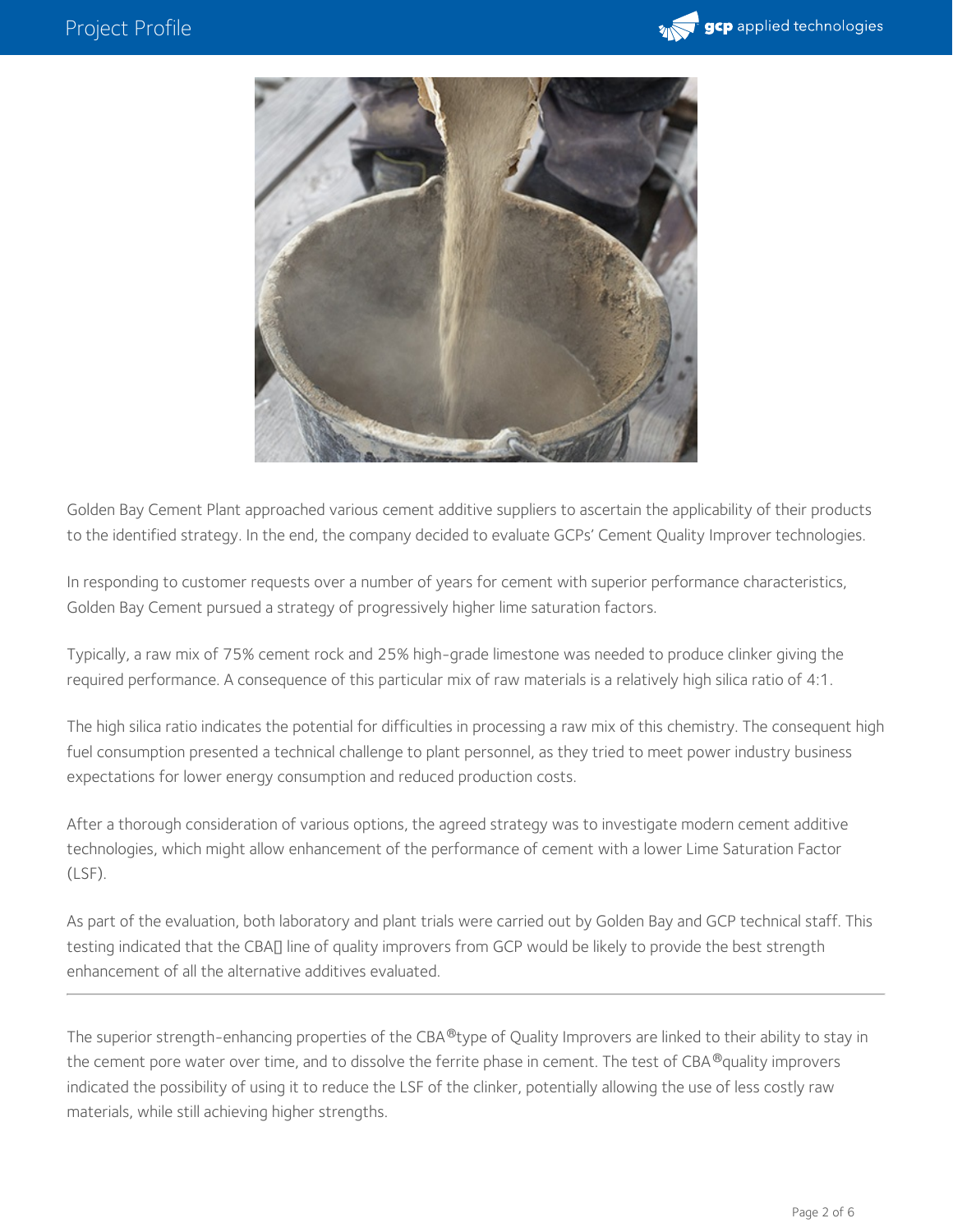

The cement produced during the Golden Bay Cement Plant trials showed an increase in mortar compressive strength (to AS/NZS 2350) from 58 MPa to 65 MPa. Parallel tests using a reference concrete mix showed an increase from 28-30 MPa to 32-34 MPa.

The final decision to use CBA®quality improvers was based on its demonstrated ability to deliver the required performance as well as to allow for future process enhancement.

### The Final Results

Quality Improvers can provide an advantage to cement plants and the power industry. They can be used to produce a number of benefits, including: reduced mill retention time; increased substitution of clinker by limestone; increased cement production capacity for a given strength; increased flexibility in selection and handling of raw materials.

Reductions in greenhouse gas emissions and lower production costs were achieved by Golden Bay Cement Plant through the use of a CBA ®Quality Improver from GCP. This enabled the cement plant to reduce the lime saturation factor in its clinker from 98 to 96 and then to 95 while maintaining cement strength. And in turn allowed for the increased use of a locally available, lower cost raw material and a reduction in clinkering temperature.

#### Related articles



OPTEVA<sup>®</sup> CBA® Cement Additive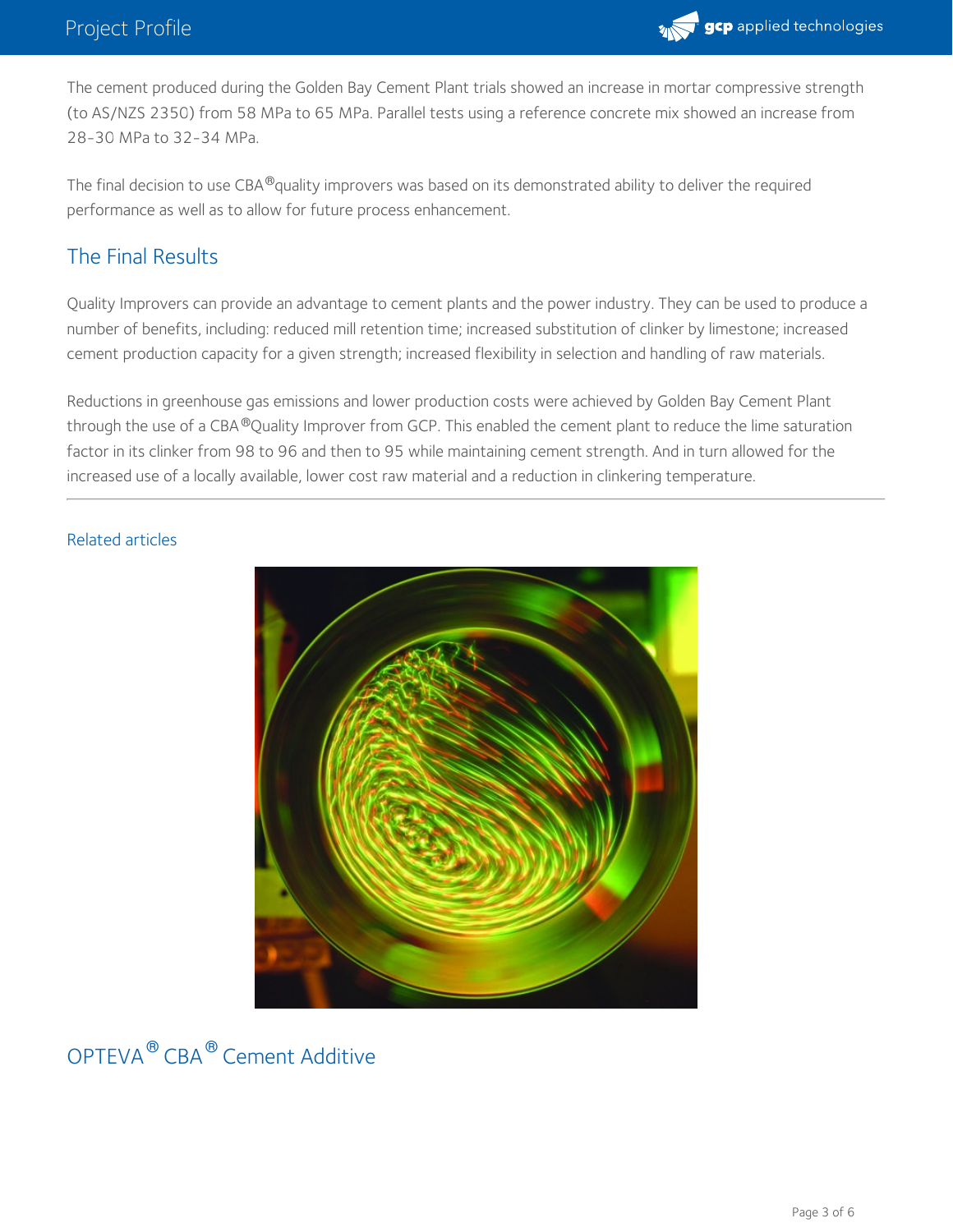



## OPTEVA  $^\circledR$  TDA  $^\circledR$  Quality Improvers



TB-0703 — Recommended Procedures for Batching and Mixing FORCE 10,000D Concrete Technical Bulletin ®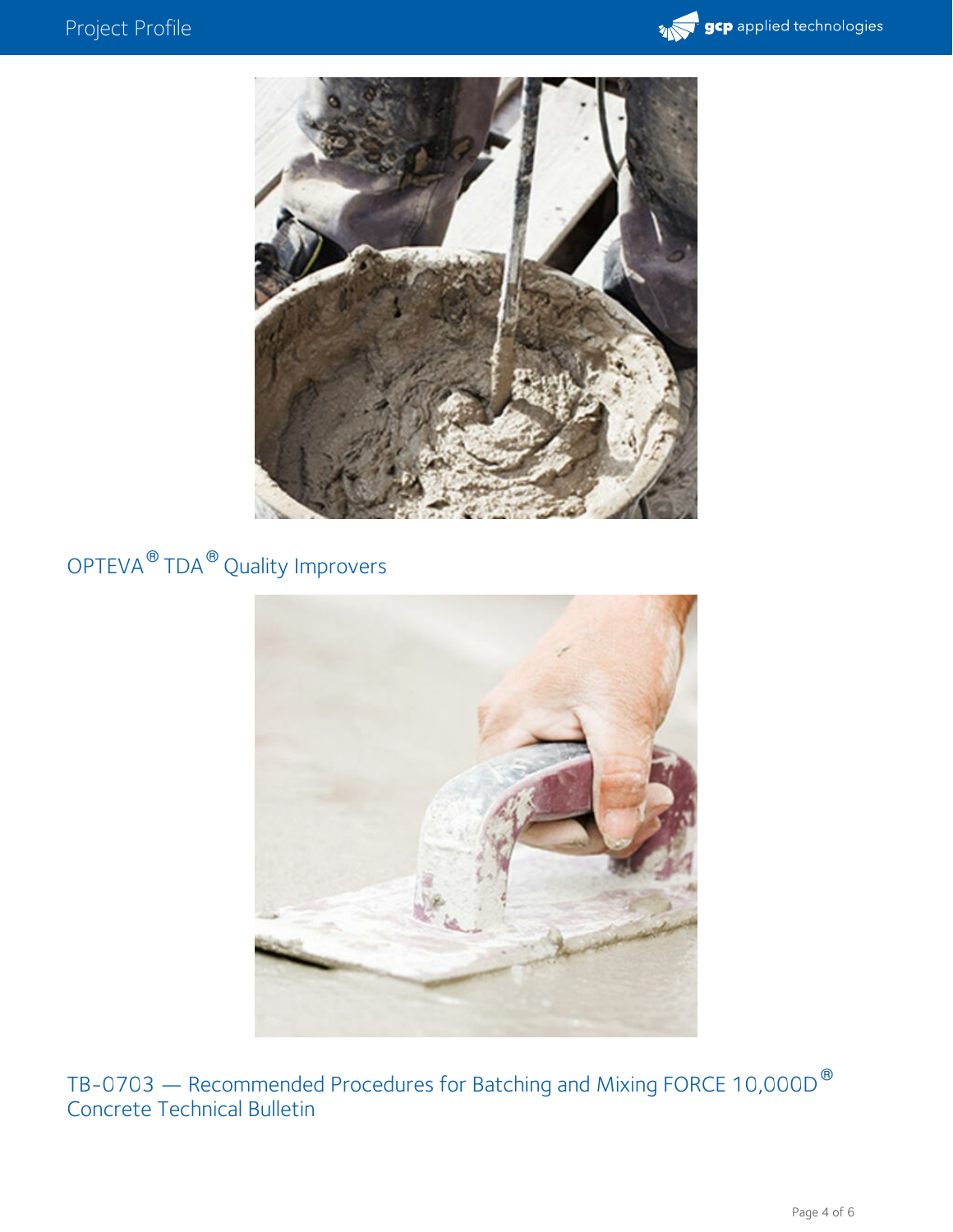



TB-0801 — Cold Temperature Performance of POLARSET  $^\circledR$  Non-Chloride Accelerator Technical Bulletin

| <b>Cement Type</b>                                | <b>152.5R</b>                   | 152.5R         | % change |
|---------------------------------------------------|---------------------------------|----------------|----------|
| Clinker %                                         | 95.0                            | 95.0           |          |
| Gypsum %                                          | 5.0                             | 5.0            |          |
| Chloride-based Quality<br>Improver (kg/t)         | 1.300                           |                |          |
| ESE 242 (kg/t)                                    |                                 | 0.37           |          |
| <b>Blaine Fineness</b><br>(cm <sup>2</sup> /gram) | 4331                            | 4290           | $-0.95$  |
| Mill Output (t/h)                                 | 50                              | 51.7           | 3.4%     |
| <b>Specific Consumption</b><br>(kWh/t)            | 62                              | 60.1           | $-3.06$  |
| W/C Ratio                                         | 0.50                            | 0.50           |          |
|                                                   | Chloride<br>Quality<br>Improver | <b>ESE 242</b> | % change |
| Compressive Strength (MPa): EN 196/1 mortar       |                                 |                |          |
| 1 Day                                             | 27.8                            | 28.0           | 0.72     |
| 2 Days                                            | 41.4                            | 44.1           | 6.52     |
| 28 Days                                           | 68.1                            | 73.5           | 7.93     |
|                                                   |                                 |                |          |

TB-0802 — Non corrosive properties of POLARSET<sup>®</sup> Non-Chloride Accelerator Technical Bulletin